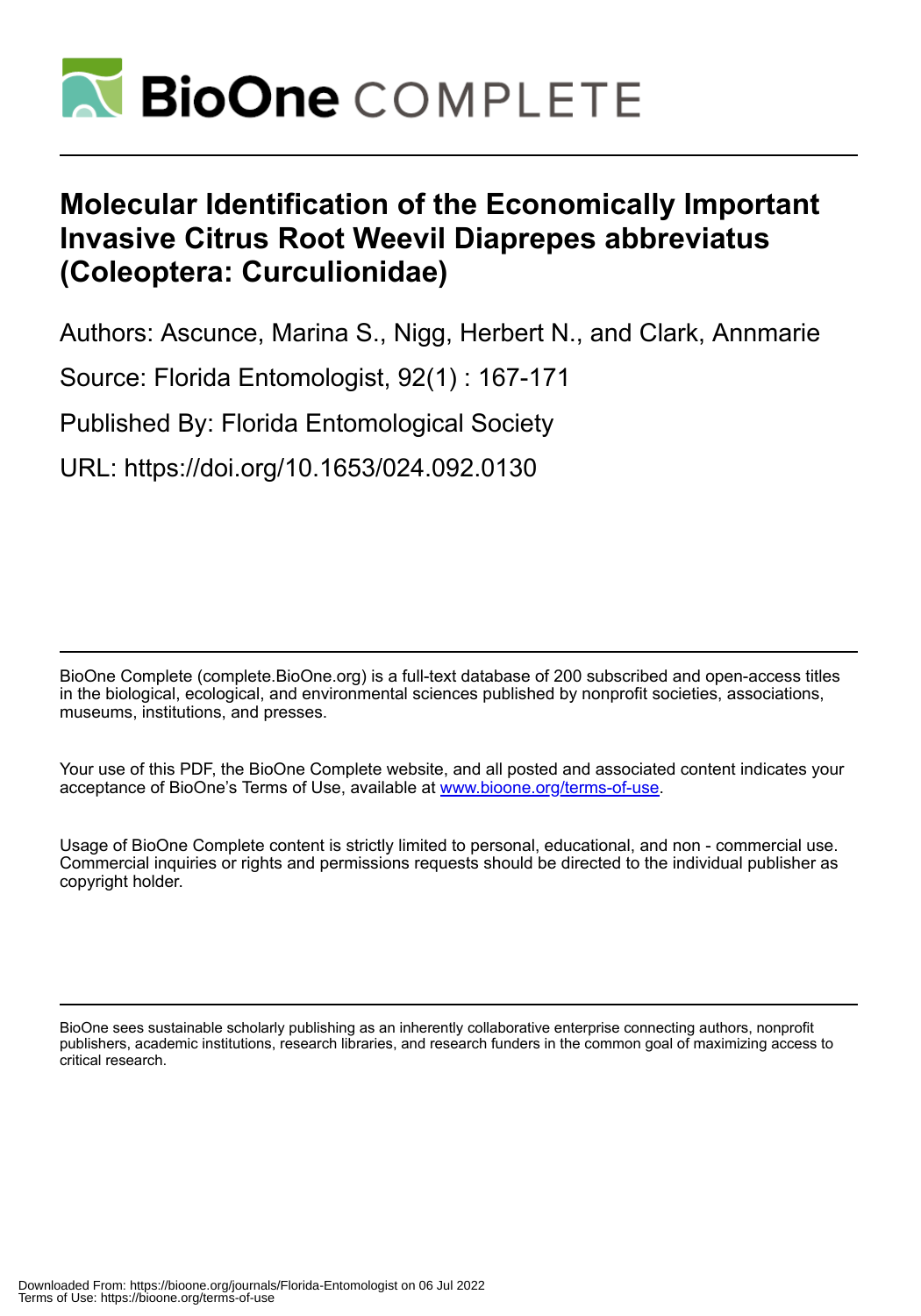## MOLECULAR IDENTIFICATION OF THE ECONOMICALLY IMPORTANT INVASIVE CITRUS ROOT WEEVIL *DIAPREPES ABBREVIATUS* (COLEOPTERA: CURCULIONIDAE)

MARINA S. ASCUNCE<sup>1</sup>, HERBERT N. NIGG<sup>2</sup> AND ANNMARIE CLARK<sup>3</sup> 1 USDA-ARS, Center for Medical, Agricultural and Veterinary Entomology, 1600 SW 23rd Drive, Gainesville, FL 32608

2 University of Florida, Institute of Food and Agricultural Sciences, Citrus Research and Education Center, 700 Experiment Station Road, Lake Alfred, FL 33850

3 University of Florida, ICBR Genetic Analysis Laboratory, 1376 Mowry Road, Gainesville, FL 32610

*Diaprepes abbreviatus* L. is a polyphagous weevil affecting more than 270 species of plants. The larvae feed on roots of the trees causing damage that can kill the plant. Originally from the Caribbean, this weevil was first found in the United States in Apopka, Florida in 1964 (Woodruff 1964) and it currently infests 23 counties in Florida. In 2000, *D. abbreviatus* was discovered in the Rio Grande Valley, Texas (Skaria & French 2001) and in 2005 in southern California (California Department of Food and Agriculture, CDFA, 2007).

Different control measurements, which are specific to a particular life stage of the weevil, are currently in use (McCoy et al. 2007). However, when egg masses or larvae are found, the diagnosis of infestation is often delayed due to lack of reliable methods that allow one to identify nonadult stages. The objective of this study was to develop a method for species identification of immature stages of *D. abbreviatus* based on DNA barcoding technique. DNA barcoding consists of sequencing of a DNA segment from a specified region of the genome, and the "barcode" sequences are compared to those available in a reference database to determine the species represented by the sample. The mitochondrial gene *cytochrome oxidase I* (COI) is extensively used for barcoding of metazoans (Hebert et al. 2003). Moreover, COI sequences are the most commonly used for quarantine and forensic applications involving insects, *Tetranychus* mites (Lee & Lee 1997), *Liriomyza* leafminers (Scheffer et al. 2001) and *Calliphora* blowflies (Ames et al. 2006). In this study, a reliable method based on PCR and sequencing of the COI gene was developed to identify immature specimens of *D. abbreviatus* and to differentiate them from another common root weevil, *Pantomorus cervinus* (Boheman) Kuschel.

Eight egg-masses of *D. abbreviatus* were provided by S. Frazer at the Division of Plant Industry (DPI) (Florida Department of Agriculture and Consumer Services) rearing facility and kept at - 20°C. Another clutch of eggs collected at Fairbanks Ranch (California) by D. Arena (CDFA) was reared by J. Bethke (University of California) and neonates were stored in 95% ethanol immediately upon emergence. Thirty-two live larvae were collected by digging the roots of affected trees by T. Ellis and D. Kellum (San Diego County, CA) and M.S.A. Live, quiescent, and dead adult weevils were included in the study. Larval and adult samples were preserved in 95% ethanol.

Seventy-three DNA extractions were performed with a DNeasy Tissue Kit (Qiagen, Inc.) following the manufacturer's protocol for animal tissue (Table 1). All sets of extractions were performed in parallel with 1 blank extraction (extraction negative-control: no sample). Two microliters (μL) of the DNA extraction were used to conduct PCR-amplifications of a portion of the COI gene employing the primers s1541 (5'-TGAKCYG-GAATASTAGGAICATC-3'; B. Crespi, Simon Fraser University) and a2411 (5'-GCTAAT-CATCTAAAAACTTTAATTCCWGTWG-3'; Normark et al. 1999). All sets of PCR amplifications were performed in parallel with 1 blank reaction (PCR negative-control: no DNA). Detailed PCRprotocols can be found in Ascunce et al. (2008). Sixty-eight DNA samples were amplified successfully, and both extraction and PCR negative controls yielded no amplification products (no contamination). Five failures included DNA from adult weevils that were dead, quiescent, placed in 95% ethanol 2 h after collection or shipped in propylene-glycol. These failures were likely due to degraded DNA or the presence of PCR-inhibitors. Despite the wide range of DNA concentration values obtained among the different samples, all positive amplifications were similar in intensity assessed by visual inspection and provided similar quality sequences with the single exception of DP945.

PCR-amplifications were purified by the QIAquick PCR Purification Kit (Quiagen, Inc.) and sent to the ICBR DNA Sequencing Core at the University of Florida for sequencing. Sequences of approximately 600 base pairs (bp) were edited with Sequencher™ 3.1 (Gene Codes Corporation, Inc.) and aligned with ClustalX (Thompson et al. 1997). For the analysis of the COI sequence data, we used published *D. abbreviatus* sequences (Genbank Acc. Numbers: EF042129- EF042140) as reference sequences including the 3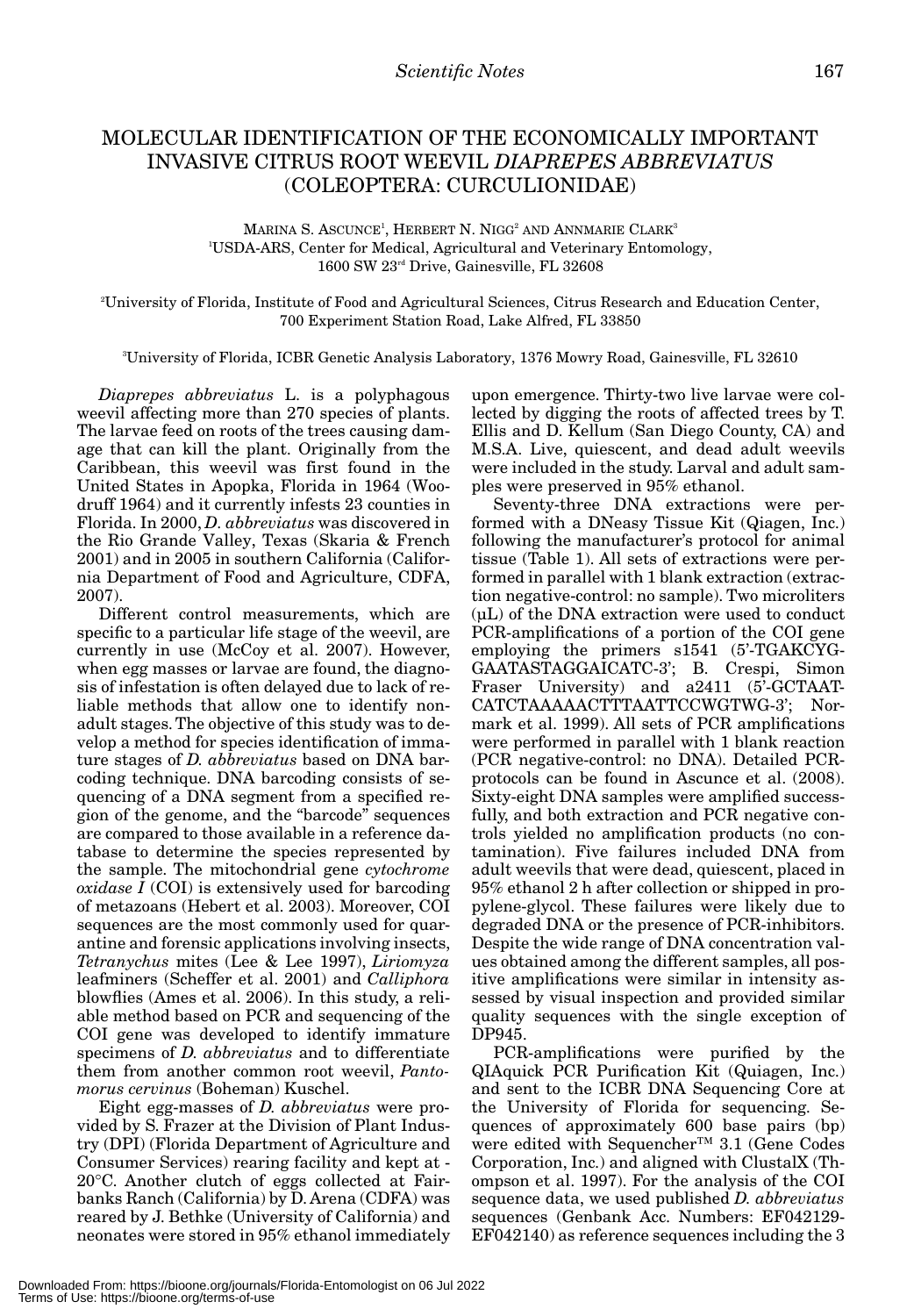| ï                                                                                                                                                                                                                              |
|--------------------------------------------------------------------------------------------------------------------------------------------------------------------------------------------------------------------------------|
| )<br>)<br>                                                                                                                                                                                                                     |
|                                                                                                                                                                                                                                |
|                                                                                                                                                                                                                                |
|                                                                                                                                                                                                                                |
|                                                                                                                                                                                                                                |
|                                                                                                                                                                                                                                |
|                                                                                                                                                                                                                                |
|                                                                                                                                                                                                                                |
| こくこう こうこうしょう しょうしょうしょう くろく                                                                                                                                                                                                     |
|                                                                                                                                                                                                                                |
| ֖֖֖֖֖֪ׅ֖ׅ֪ׅ֪֪ׅ֛֪֪֪ׅ֧֪֪֪ׅ֚֚֚֚֚֚֚֚֚֚֚֚֚֚֚֚֚֚֚֚֚֚֚֚֚֚֬֓֞֓֞֓֞֓                                                                                                                                                                     |
| ֧֧֧֦֧ׅ֧֧ׅ֧֧ׅ֧ׅ֧ׅ֧֧ׅ֧֧ׅ֧֧ׅ֧֧֧֧֧֛֚֚֚֚֚֚֚֚֚֚֚֚֚֚֚֚֚֚֚֚֚֚֚֚֚֚֚֚֚֚֚֚֚֚֝֝֓֜֓֓֜֓֝֓֜֓֜֜֓֝֬֜֓֜֝֬֜֝֬֜֝֬֜                                                                                                                                 |
|                                                                                                                                                                                                                                |
|                                                                                                                                                                                                                                |
|                                                                                                                                                                                                                                |
| read to the contract of the contract of the contract of the contract of the contract of the contract of the contract of the contract of the contract of the contract of the contract of the contract of the contract of the co |
|                                                                                                                                                                                                                                |
|                                                                                                                                                                                                                                |
|                                                                                                                                                                                                                                |
|                                                                                                                                                                                                                                |
|                                                                                                                                                                                                                                |
|                                                                                                                                                                                                                                |
|                                                                                                                                                                                                                                |
|                                                                                                                                                                                                                                |
|                                                                                                                                                                                                                                |
| $\sim$ 7.14                                                                                                                                                                                                                    |
|                                                                                                                                                                                                                                |
|                                                                                                                                                                                                                                |
|                                                                                                                                                                                                                                |
|                                                                                                                                                                                                                                |
|                                                                                                                                                                                                                                |
|                                                                                                                                                                                                                                |
| ׇ֠                                                                                                                                                                                                                             |
|                                                                                                                                                                                                                                |
|                                                                                                                                                                                                                                |

| Sample ID         | Collection Site®                                                           | Life Stage                 |                    |                | Tissue Used <sup>1</sup> Elution Buffer <sup>2</sup> (uL) DNA Concentration <sup>3</sup> [ng/uL]                                                                                                                                                                                                                                                                                                                                                                                                                                                                                                                                                                                                                                             | PCR <sup>4</sup><br>ō  | COI-Haplotype                       |
|-------------------|----------------------------------------------------------------------------|----------------------------|--------------------|----------------|----------------------------------------------------------------------------------------------------------------------------------------------------------------------------------------------------------------------------------------------------------------------------------------------------------------------------------------------------------------------------------------------------------------------------------------------------------------------------------------------------------------------------------------------------------------------------------------------------------------------------------------------------------------------------------------------------------------------------------------------|------------------------|-------------------------------------|
| DP965<br>DP970    | DPI, FL<br>DPI, FL                                                         | ${\rm Egg}$<br>${\rm Egg}$ | one egg<br>one egg | 57<br>75       | 1.51<br>1.01                                                                                                                                                                                                                                                                                                                                                                                                                                                                                                                                                                                                                                                                                                                                 | $\pmb{+}$<br>$\ddot{}$ | N/S<br>N/S                          |
| DP963             | 님<br>DPI.                                                                  | $_{\rm{Eg}}$               | egg mass           | $\frac{50}{2}$ | 15.59                                                                                                                                                                                                                                                                                                                                                                                                                                                                                                                                                                                                                                                                                                                                        |                        | $COI-1$                             |
| DP964             | DPI, FL                                                                    | Egg                        | egg mass           | 150            | 107.95                                                                                                                                                                                                                                                                                                                                                                                                                                                                                                                                                                                                                                                                                                                                       |                        |                                     |
| DP966             | DPI, FL                                                                    | Egg                        | egg mass           | 150            | 45.96                                                                                                                                                                                                                                                                                                                                                                                                                                                                                                                                                                                                                                                                                                                                        |                        |                                     |
| DP967             | DPI, FL                                                                    | Egg                        | egg mass           | 150            | 0.21                                                                                                                                                                                                                                                                                                                                                                                                                                                                                                                                                                                                                                                                                                                                         |                        |                                     |
| DP968             | DPI, FL                                                                    | Egg                        | egg mass           | 150            | 28.44                                                                                                                                                                                                                                                                                                                                                                                                                                                                                                                                                                                                                                                                                                                                        |                        |                                     |
| DP969             | DPI, FL                                                                    | Egg                        | egg mass           | 150            | 19.53                                                                                                                                                                                                                                                                                                                                                                                                                                                                                                                                                                                                                                                                                                                                        |                        |                                     |
| DP971             | DPI. FL                                                                    | Egg                        | egg mass           | 150            | 9.08                                                                                                                                                                                                                                                                                                                                                                                                                                                                                                                                                                                                                                                                                                                                         |                        | <b>EEE</b><br>EEE                   |
| DP972             | DPI.FL                                                                     | ${\rm Egg}$                | egg mass           | 150            | 7.00                                                                                                                                                                                                                                                                                                                                                                                                                                                                                                                                                                                                                                                                                                                                         |                        |                                     |
| DP950             | Fairbanks Ranch, CA                                                        | neonate                    | 3 neonates         | 75             | 60.91                                                                                                                                                                                                                                                                                                                                                                                                                                                                                                                                                                                                                                                                                                                                        |                        | $COI-2$                             |
| DP953             | I<br>Fairbanks Ranch,                                                      | neonate                    | neonate            | 75             | 21.51                                                                                                                                                                                                                                                                                                                                                                                                                                                                                                                                                                                                                                                                                                                                        |                        | $COI-2$                             |
| DP954             | $\Im$<br>Fairbanks Ranch,                                                  | neonate                    | neonate            | 75             | 1.27                                                                                                                                                                                                                                                                                                                                                                                                                                                                                                                                                                                                                                                                                                                                         |                        | $COI-2$                             |
| DP955             | G<br>Fairbanks Ranch,                                                      | neonate                    | neonate            | 75             | 27.31                                                                                                                                                                                                                                                                                                                                                                                                                                                                                                                                                                                                                                                                                                                                        |                        | $COI-2$                             |
| DP956             | G<br>Fairbanks Ranch,                                                      | neonate                    | neonate            | 75             | 2.79                                                                                                                                                                                                                                                                                                                                                                                                                                                                                                                                                                                                                                                                                                                                         |                        | $COI-2$                             |
| DP957             | రే<br>Fairbanks Ranch,                                                     | neonate                    | neonate            | 75             | 0.76                                                                                                                                                                                                                                                                                                                                                                                                                                                                                                                                                                                                                                                                                                                                         |                        | $COI-2$                             |
| DP958             | G<br>Fairbanks Ranch,                                                      | neonate                    | neonate            | 75             | 4.12                                                                                                                                                                                                                                                                                                                                                                                                                                                                                                                                                                                                                                                                                                                                         |                        | $COI-2$                             |
| DP959             | Fairbanks Ranch, CA                                                        | neonate                    | neonate            | 75             | 8.38                                                                                                                                                                                                                                                                                                                                                                                                                                                                                                                                                                                                                                                                                                                                         |                        | $COI-2$                             |
| DP947             | Oceanside, CA                                                              | larva                      | 5 mm larva         | 150            | 3.05                                                                                                                                                                                                                                                                                                                                                                                                                                                                                                                                                                                                                                                                                                                                         |                        | $COI-2$                             |
| DP948             | Oceanside, CA                                                              | larva                      | 5 mm larva         | 150            | 246.04                                                                                                                                                                                                                                                                                                                                                                                                                                                                                                                                                                                                                                                                                                                                       |                        | Fuller rose beetle COI <sup>5</sup> |
| DP949             | Oceanside, CA                                                              | larva                      | 5 mm larva         | 150            | 26.15                                                                                                                                                                                                                                                                                                                                                                                                                                                                                                                                                                                                                                                                                                                                        |                        | Fuller rose beetle COI <sup>6</sup> |
| DP897             | Encinitas, CA                                                              | larva                      | 5 mm larva         | 150            | 737.74                                                                                                                                                                                                                                                                                                                                                                                                                                                                                                                                                                                                                                                                                                                                       |                        | $COI-3$                             |
| DP898             | Encinitas, CA                                                              | larva                      | 5 mm larva         | 150            | 221.2                                                                                                                                                                                                                                                                                                                                                                                                                                                                                                                                                                                                                                                                                                                                        |                        | $COI-3$                             |
| DP899             | Encinitas, CA                                                              | larva                      | 5 mm larva         | 150            | 226.81                                                                                                                                                                                                                                                                                                                                                                                                                                                                                                                                                                                                                                                                                                                                       |                        | $COI-3$                             |
| DP900             | Encinitas, CA                                                              | larva                      | 5 mm larva         | 150            | 249.39                                                                                                                                                                                                                                                                                                                                                                                                                                                                                                                                                                                                                                                                                                                                       |                        | $COI-3$                             |
| DP <sub>901</sub> | Encinitas, CA                                                              | larva                      | 5 mm larva         | 150            | 405.61                                                                                                                                                                                                                                                                                                                                                                                                                                                                                                                                                                                                                                                                                                                                       |                        | $COI-3$                             |
| DP902             | చే<br>Encinitas,                                                           | larva                      | 5 mm larva         | 150            | 851.10                                                                                                                                                                                                                                                                                                                                                                                                                                                                                                                                                                                                                                                                                                                                       |                        | $COI-3$                             |
| DP903             | చే<br>Encinitas,                                                           | larva                      | 5 mm larva         | 150            | 111.01                                                                                                                                                                                                                                                                                                                                                                                                                                                                                                                                                                                                                                                                                                                                       |                        | $COI-3$                             |
| DP904             | Encinitas, CA                                                              | larva                      | 5 mm larva         | 150            | 184.53                                                                                                                                                                                                                                                                                                                                                                                                                                                                                                                                                                                                                                                                                                                                       |                        | $C01-3$                             |
|                   | irregular in shape ranging from 6 mm <sup>2</sup> to 1 cm <sup>2</sup> and |                            |                    |                | "All collection sites in CA were in San Diego County except as indicated as Los Angeles County; and 'Orange County, "The amount of tissue used varied among specimens. Egg masses were<br>were rinsed with PBS 1X buffer before extraction. One single egg or entire egg-masses were used. Larvae also varied in size and when<br>possible a 5-8-mm segment was cut from the midsection; for small larvae the anterior portion or whole specimen was used. <sup>2</sup> Amount of buffer added for elution of DNA. <sup>3</sup> DNA concentration<br>measured with a NanoDropTM 1000 spectrophotometer (Thermo Scientific). "The column "COI-PCR" indicates the presence $(+)$ and absence $(-)$ of PCR-amplification product. "Result after |                        |                                     |
|                   |                                                                            |                            |                    |                | BLAST search: 95% similar to Fuller rose beetle COI sequence from GenBank (Accesion number: AY790876; Scataglini et al. 2005). N/S: not sequenced.                                                                                                                                                                                                                                                                                                                                                                                                                                                                                                                                                                                           |                        |                                     |

Downloaded From: https://bioone.org/journals/Florida-Entomologist on 06 Jul 2022 Terms of Use: https://bioone.org/terms-of-use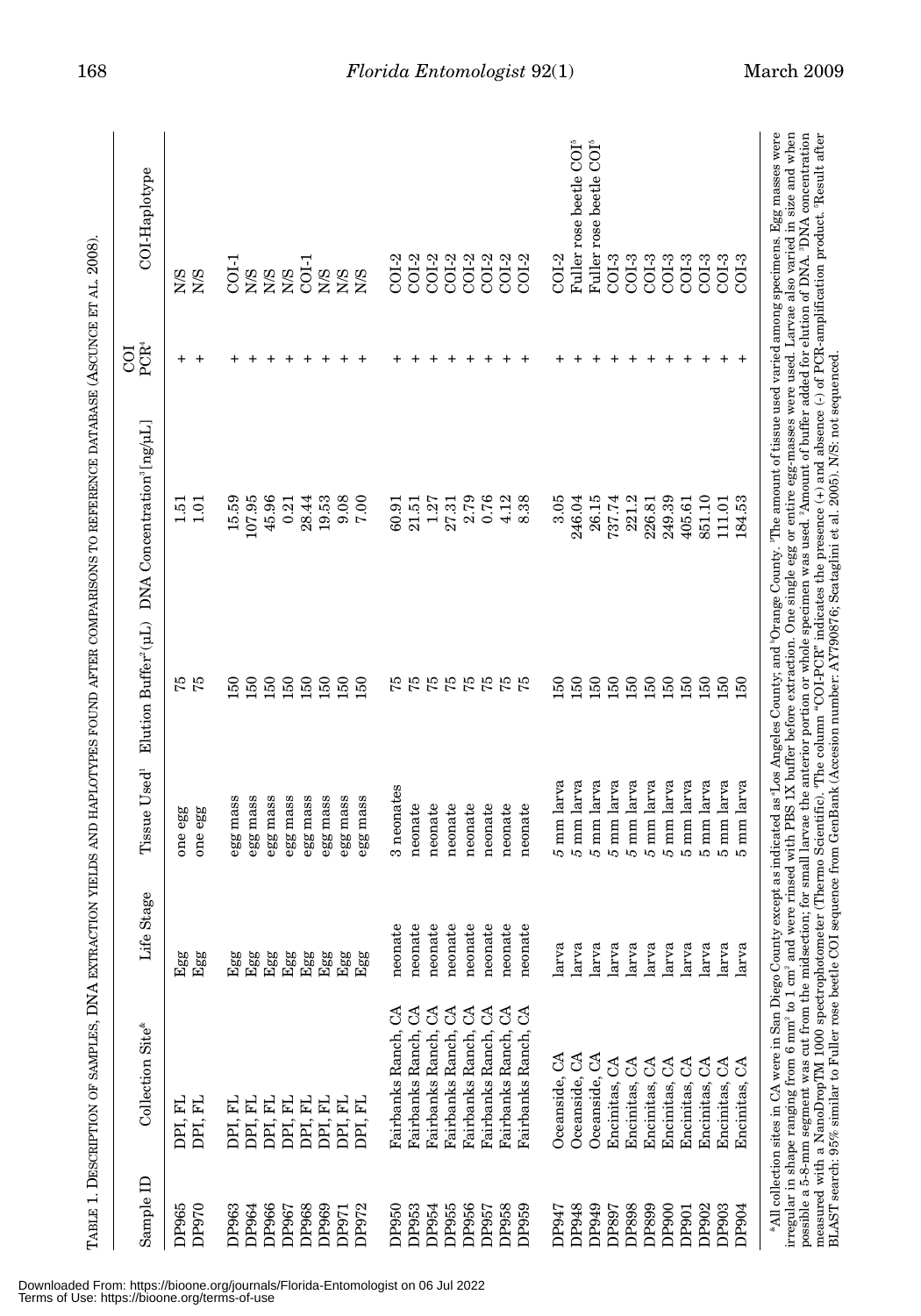| Sample ID        | Collection Site®                                | fe Stage<br>口 | Tissue Used <sup>1</sup> | Elution Buffer <sup>2</sup> (uL) | DNA Concentration <sup>3</sup> [ng/µL]                                                                                                                                                                                                                                                                                                                                                                                                                                                                                                                                                                                                                                                                                                                                                                          | PCR <sup>4</sup><br>ō | COI-Haplotype                       |
|------------------|-------------------------------------------------|---------------|--------------------------|----------------------------------|-----------------------------------------------------------------------------------------------------------------------------------------------------------------------------------------------------------------------------------------------------------------------------------------------------------------------------------------------------------------------------------------------------------------------------------------------------------------------------------------------------------------------------------------------------------------------------------------------------------------------------------------------------------------------------------------------------------------------------------------------------------------------------------------------------------------|-----------------------|-------------------------------------|
| DP905            | Encinitas, CA                                   | larva         | mm larva<br>ທ            | $\overline{50}$                  | 206.19                                                                                                                                                                                                                                                                                                                                                                                                                                                                                                                                                                                                                                                                                                                                                                                                          | +                     | $COI-3$                             |
| DP906            | Encinitas, CA                                   | larva         | 5 mm larva               | 150                              | 241.61                                                                                                                                                                                                                                                                                                                                                                                                                                                                                                                                                                                                                                                                                                                                                                                                          |                       | $COI-3$                             |
| DP907            | Encinitas, CA                                   | larva         | 5 mm larva               | 150                              | 208.70                                                                                                                                                                                                                                                                                                                                                                                                                                                                                                                                                                                                                                                                                                                                                                                                          |                       | $COI-3$                             |
| DP922            | Rancho Santa Fe,                                | larva         | 5 mm larva               | 150                              | 131.92                                                                                                                                                                                                                                                                                                                                                                                                                                                                                                                                                                                                                                                                                                                                                                                                          | +                     | $COI-2$                             |
| DP923            | రే<br>Rancho Santa Fe,                          | larva         | 5 mm larva               | 150                              | 184.10                                                                                                                                                                                                                                                                                                                                                                                                                                                                                                                                                                                                                                                                                                                                                                                                          |                       | $COI-2$                             |
| DP924            | G<br>Rancho Santa Fe,                           | larva         | 5 mm larva               | 150                              | 349.05                                                                                                                                                                                                                                                                                                                                                                                                                                                                                                                                                                                                                                                                                                                                                                                                          |                       | $COI-2$                             |
| DP925            | $\mathcal{L}$<br>Rancho Santa Fe,               | larva         | 5 mm larva               | 150                              | 364.34                                                                                                                                                                                                                                                                                                                                                                                                                                                                                                                                                                                                                                                                                                                                                                                                          |                       | $COI-2$                             |
| DP926            | $\mathcal{L}$<br>Rancho Santa Fe,               | larva         | 5 mm larva               | 150                              | 102.74                                                                                                                                                                                                                                                                                                                                                                                                                                                                                                                                                                                                                                                                                                                                                                                                          |                       | Fuller rose beetle COI <sup>5</sup> |
| DP927            | GA<br>Rancho Santa Fe,                          | larva         | larva<br>$5 \text{ mm}$  | 150                              | 124.62                                                                                                                                                                                                                                                                                                                                                                                                                                                                                                                                                                                                                                                                                                                                                                                                          |                       | COI-2<br>COI-3                      |
| DP928            | $\Im$<br>Rancho Santa Fe,                       | larva         | 5 mm larva               | 150                              | 264.35                                                                                                                                                                                                                                                                                                                                                                                                                                                                                                                                                                                                                                                                                                                                                                                                          |                       |                                     |
| DP929            | Rancho Santa Fe, CA                             | larva         | 5 mm larva               | 150                              | 169.15                                                                                                                                                                                                                                                                                                                                                                                                                                                                                                                                                                                                                                                                                                                                                                                                          |                       | $COI-3$                             |
| DP930            | Rancho Santa Fe, CA                             | larva         | 5 mm larva               | 150                              | 403.42                                                                                                                                                                                                                                                                                                                                                                                                                                                                                                                                                                                                                                                                                                                                                                                                          |                       | $COI-2$                             |
| DP931            | Rancho Santa Fe, CA                             | larva         | 5 mm larva               | 150                              | 99.03                                                                                                                                                                                                                                                                                                                                                                                                                                                                                                                                                                                                                                                                                                                                                                                                           |                       | $COI-2$                             |
| DP932            | Rancho Santa Fe, CA                             | larva         | 5 mm larva               | 150                              | 238.27                                                                                                                                                                                                                                                                                                                                                                                                                                                                                                                                                                                                                                                                                                                                                                                                          |                       | $COI-3$                             |
| DP933            | $\mathcal{L}$<br>Rancho Santa Fe,               | larva         | 5 mm larva               | 150                              | 318.99                                                                                                                                                                                                                                                                                                                                                                                                                                                                                                                                                                                                                                                                                                                                                                                                          |                       | $COI-3$                             |
| DP934            | Rancho Santa Fe, CA                             | larva         | 5 mm larva               | 150                              | 175.25                                                                                                                                                                                                                                                                                                                                                                                                                                                                                                                                                                                                                                                                                                                                                                                                          |                       | $COI-2$                             |
| DP935            | Rancho Santa Fe, CA                             | larva         | 5 mm larva               | 150                              | 235.16                                                                                                                                                                                                                                                                                                                                                                                                                                                                                                                                                                                                                                                                                                                                                                                                          |                       | $COI-2$                             |
| DP936            | Rancho Santa Fe, CA                             | larva         | 5 mm larva               | 150                              | 424.7                                                                                                                                                                                                                                                                                                                                                                                                                                                                                                                                                                                                                                                                                                                                                                                                           |                       | $COI-2$                             |
| DP937            | Rancho Santa Fe, CA                             | larva         | 5 mm larva               | 150                              | 354.23                                                                                                                                                                                                                                                                                                                                                                                                                                                                                                                                                                                                                                                                                                                                                                                                          |                       | $COI-2$                             |
| DP938            | Rancho Santa Fe, CA                             | larva         | 5 mm larva               | 150                              | 263.73                                                                                                                                                                                                                                                                                                                                                                                                                                                                                                                                                                                                                                                                                                                                                                                                          |                       | $C O I - 3$                         |
| DP939            | $\mathcal{C}^{\mathcal{A}}$<br>Rancho Santa Fe, | larva         | 5 mm larva               | 150                              | 328.4                                                                                                                                                                                                                                                                                                                                                                                                                                                                                                                                                                                                                                                                                                                                                                                                           |                       | $COI-2$                             |
| DP <sub>09</sub> | DPI, FL                                         | Adult         | one leg                  | 75                               | 55.35                                                                                                                                                                                                                                                                                                                                                                                                                                                                                                                                                                                                                                                                                                                                                                                                           |                       | COI-1                               |
| DP <sub>15</sub> | DPI, FL                                         | Adult         | one leg                  | 75                               | 134                                                                                                                                                                                                                                                                                                                                                                                                                                                                                                                                                                                                                                                                                                                                                                                                             |                       | $COI-2$                             |
| <b>DP18</b>      | DPI, FL                                         | Adult         | one leg                  | 75                               | 95.89                                                                                                                                                                                                                                                                                                                                                                                                                                                                                                                                                                                                                                                                                                                                                                                                           |                       | COI-1                               |
| DP <sub>22</sub> | DPI, FL                                         | Adult         | one leg                  | 75                               | 150.92                                                                                                                                                                                                                                                                                                                                                                                                                                                                                                                                                                                                                                                                                                                                                                                                          |                       | $COI-1$                             |
| DP <sub>24</sub> | DPI, FL                                         | Adult         | one leg                  | 75                               | 161.62                                                                                                                                                                                                                                                                                                                                                                                                                                                                                                                                                                                                                                                                                                                                                                                                          |                       | $COI-1$                             |
| DP859            | ే<br>San Diego,                                 | Adult         | one leg                  | 100                              | 10.25                                                                                                                                                                                                                                                                                                                                                                                                                                                                                                                                                                                                                                                                                                                                                                                                           |                       | $COI-3$                             |
| DP860            | San Diego, CA                                   | Adult         | one leg                  | 100                              | 5.43                                                                                                                                                                                                                                                                                                                                                                                                                                                                                                                                                                                                                                                                                                                                                                                                            |                       | $COI-3$                             |
| DP861            | San Diego, CA                                   | Adult         | one leg                  | 100                              | 25.13                                                                                                                                                                                                                                                                                                                                                                                                                                                                                                                                                                                                                                                                                                                                                                                                           |                       | $COI-3$                             |
| DP862            | S<br>San Diego,                                 | Adul          | one leg                  | 100                              | 2.51                                                                                                                                                                                                                                                                                                                                                                                                                                                                                                                                                                                                                                                                                                                                                                                                            |                       | $COI-3$                             |
| DP863            | S<br>San Diego,                                 | Adul          | one leg                  | $\overline{100}$                 | 23.44                                                                                                                                                                                                                                                                                                                                                                                                                                                                                                                                                                                                                                                                                                                                                                                                           | +                     | $COI-3$                             |
|                  |                                                 |               |                          |                                  | irregular in shape ranging from 6 mm <sup>2</sup> to 1 cm <sup>2</sup> and were rinsed with PBS IX buffer before extraction. One single egg or entire egg-masses were used. Larvae also varied in size and when<br>"All collection sites in CA were in San Diego County except as indicated as "Los Angeles County; and "Orange County."The amount of tissue used varied among specimens. Egg masses were<br>possible a 5-8-mm segment was cut from the midsection; for small larvae the anterior portion or whole specimen was used. ${}^{2}$ Amount of buffer added for elution of DNA. ${}^{9}$ DNA concentration<br>measured with a NanoDropTM 1000 spectrophotometer (Thermo Scientific). "The column "COI-PCR" indicates the presence $(+)$ and absence $(-)$ of PCR-amplification product. Thesult after |                       |                                     |
|                  |                                                 |               |                          |                                  | BLAST search: 95% similar to Fuller rose beetle COI sequence from GenBank (Accesion number: AY790876; Scataglini et al. 2005). N/S: not sequenced.                                                                                                                                                                                                                                                                                                                                                                                                                                                                                                                                                                                                                                                              |                       |                                     |

Downloaded From: https://bioone.org/journals/Florida-Entomologist on 06 Jul 2022 Terms of Use: https://bioone.org/terms-of-use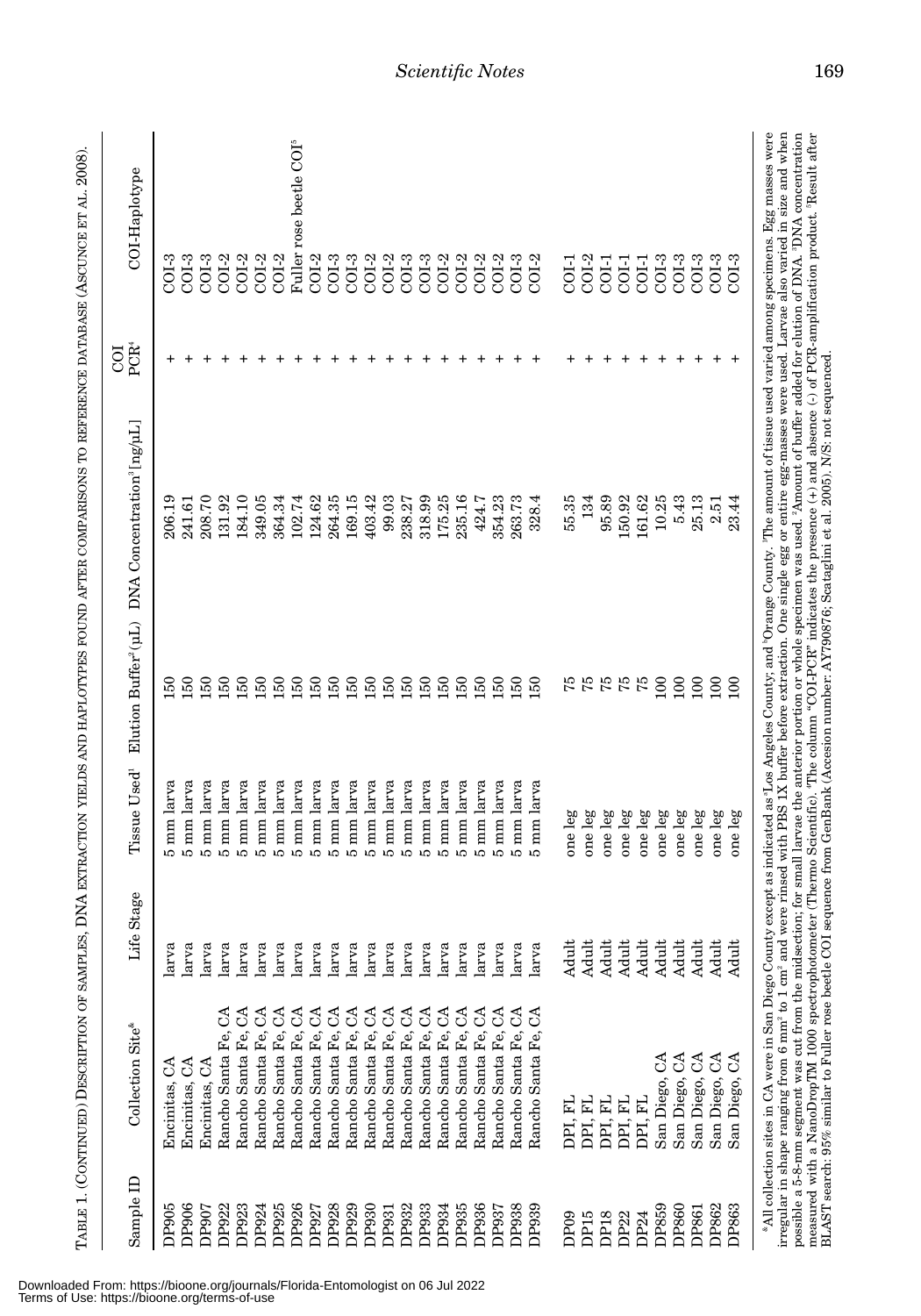| Sample ID   | Collection Site®                                                                                                                                  | Life Stage      |               |                  | Tissue Used <sup>1</sup> Elution Buffer <sup>2</sup> (uL) DNA Concentration <sup>3</sup> [ng/uL]                                                                                                                                                                                                                                                                                                           | PCR <sup>4</sup><br>g | COI-Haplotype                  |
|-------------|---------------------------------------------------------------------------------------------------------------------------------------------------|-----------------|---------------|------------------|------------------------------------------------------------------------------------------------------------------------------------------------------------------------------------------------------------------------------------------------------------------------------------------------------------------------------------------------------------------------------------------------------------|-----------------------|--------------------------------|
| <b>P864</b> | San Diego, CA                                                                                                                                     | Adult           | one leg       |                  | 23.35                                                                                                                                                                                                                                                                                                                                                                                                      |                       | $C01-3$                        |
| DP865       | San Diego, CA                                                                                                                                     | Adult           | one leg       |                  | 16.75                                                                                                                                                                                                                                                                                                                                                                                                      |                       |                                |
| DP866       | San Diego, CA                                                                                                                                     | <b>Adult</b>    | one leg       |                  | 18.67                                                                                                                                                                                                                                                                                                                                                                                                      |                       | COI-3<br>COI-3                 |
| DP940       | Encinitas, CA                                                                                                                                     | Adult           | one leg       | 100              | 12.09                                                                                                                                                                                                                                                                                                                                                                                                      |                       |                                |
| DP941       | Encinitas, CA                                                                                                                                     | Adult           | one leg       | 100              | 4.60                                                                                                                                                                                                                                                                                                                                                                                                       |                       | N/S<br>COL-3<br>COL-2<br>COL-2 |
| DP942       | Encinitas, CA                                                                                                                                     | Adult-quiescent | one leg       | $\overline{100}$ | 1.58                                                                                                                                                                                                                                                                                                                                                                                                       |                       |                                |
| DP960       | Huntington Beach <sup>ª</sup> , CA Adult                                                                                                          |                 | one leg       | 100              | 38.65                                                                                                                                                                                                                                                                                                                                                                                                      |                       |                                |
| DP962       | Dana Point <sup>b</sup> , CA                                                                                                                      | Adult           | one leg       | $\overline{100}$ | 70.03                                                                                                                                                                                                                                                                                                                                                                                                      |                       | 8M                             |
| DP943       | Carlsbad, CA                                                                                                                                      | Adult-dead      | head & thorax |                  | 4.98                                                                                                                                                                                                                                                                                                                                                                                                       |                       | N/S                            |
| DP944       | Carlsbad, CA                                                                                                                                      | Adult-dead      | head & thorax | 100              | 9.85                                                                                                                                                                                                                                                                                                                                                                                                       |                       | <b>S/N</b>                     |
| DP945       | Carlsbad, CA                                                                                                                                      | Adult-dead      | head & thorax | 100              | 220.55                                                                                                                                                                                                                                                                                                                                                                                                     |                       | failed to sequence             |
| DP946       | Carlsbad, CA                                                                                                                                      | Adult-dead      | two legs      | $\overline{0}$   | 7.26                                                                                                                                                                                                                                                                                                                                                                                                       |                       | $COI-3$                        |
| DP961       | Oceanside, CA                                                                                                                                     | Adult-dead      | one leg       | $\overline{100}$ | 21.89                                                                                                                                                                                                                                                                                                                                                                                                      |                       | $COI-2$                        |
|             |                                                                                                                                                   |                 |               |                  | "All collection sites in CA were in San Diego County except as indicated as "Los Angeles County; and "Orange County. "The amount of tissue used varied among specimens. Egg masses were                                                                                                                                                                                                                    |                       |                                |
|             |                                                                                                                                                   |                 |               |                  | irregular in shape ranging from 6 mm <sup>2</sup> to 1 cm <sup>2</sup> and were rinsed with PBS 1X buffer before extraction. One single egg or entire egg-masses were used. Larvae also varied in size and when<br>possible a 5-8-mm segment was cut from the midsection; for small larvae the anterior portion or whole specimen was used. "Amount of buffer added for elution of DNA. "DNA concentration |                       |                                |
|             | BLAST search: 95% similar to Fuller rose beetle COI sequence from GenBank (Accesion number: AY790876; Scataglini et al. 2005). N/S: not sequenced |                 |               |                  | measured with a NanoDropTM 1000 spectrophotometer (Thermo Scientific). "The column "COL-PCR" indicates the presence $(+)$ and absence $(-)$ of PCR-amplification product. "Result after                                                                                                                                                                                                                    |                       |                                |



Downloaded From: https://bioone.org/journals/Florida-Entomologist on 06 Jul 2022 Terms of Use: https://bioone.org/terms-of-use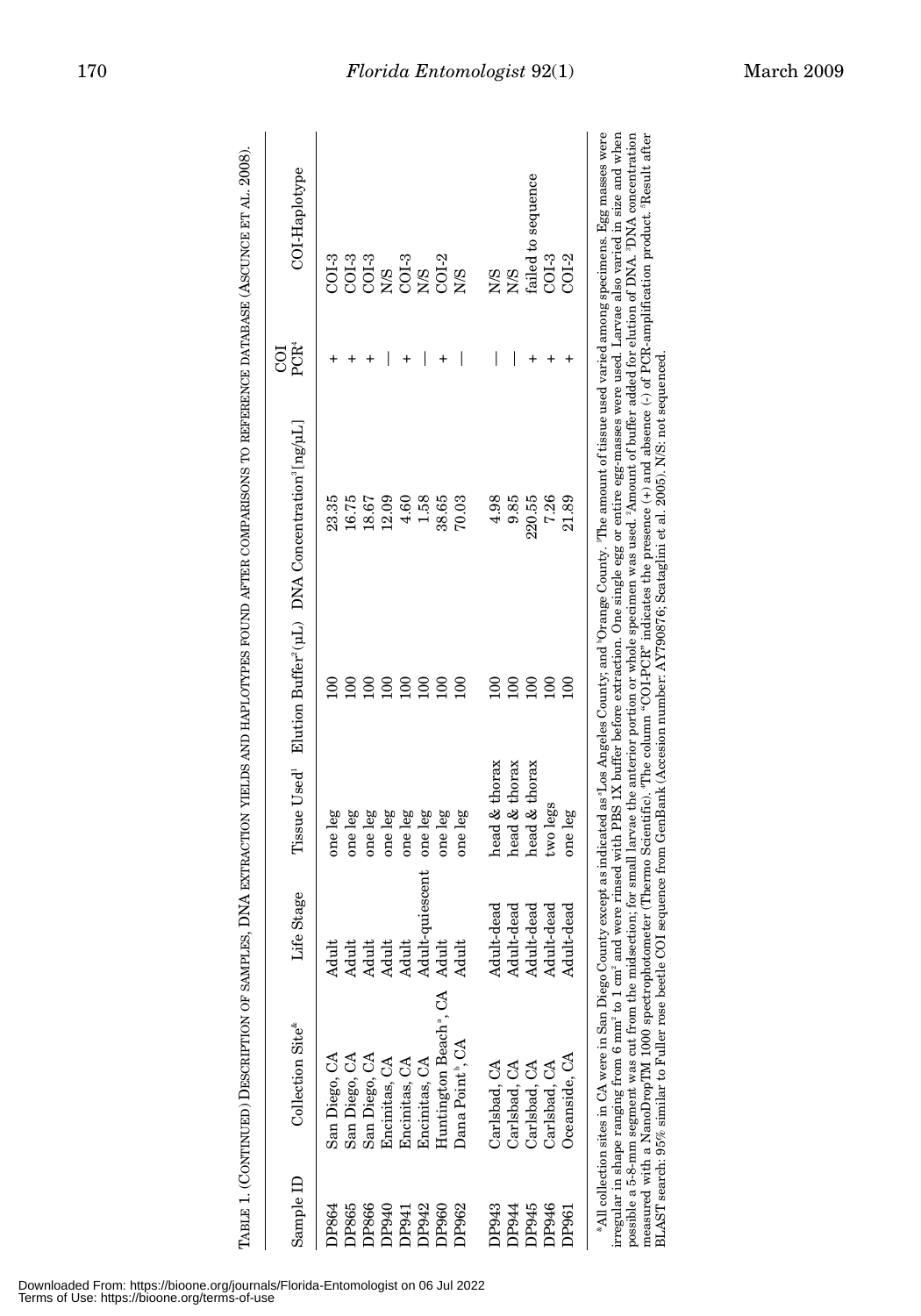mitochondrial haplotypes described for the species in the United States (Ascunce et al. 2008). All samples (eggs and adults) from the DPI colony had haplotype COI-1, with the exception of DP15, which had haplotype COI-2 (Table 1). Of the 52 sequences obtained from California samples, 23 sequences were identical to haplotype COI-2 and 26 to haplotype COI-3 (Table 1). The 3 remaining sequences obtained from larvae were different (17%) from *D. abbreviatus* sequences, but identical to each other. A BLAST search of the unknown sequence (866 bp) was performed to get an idea of what these samples may be. The highest percent similarity (95%) was obtained from the COI sequence for the Fuller rose beetle, *Pantomorus cervinus* (Accession number: AY790876). This result is not surprising since these 2 root weevils share hosts (Woodruff & Bullock 1979; McCoy et al. 2007).

Morphological description of larvae was used to differentiate 4 species of citrus weevils including *D. abbreviatus*, *P. cervinus*, *Pachnaeus opalus* Oliver, and *Pachnaeus litus* Germar (Beavers & Woodruff 1971). Accurate taxonomic identification requires highly trained personnel and it is time consuming, and morphological characters cannot identify cryptic or unknown species. Inter-specific genetic tests were described to differentiate *D. abbreviatus* and *Pachnaeus litus* egg-masses based on enzyme electrophoresis (Jones et al. 1984) and PCR of the nuclear locus coding for the *18S ribosomal RNA* gene (18S rRNA) combined with restriction fragment length polymorphisms (PCR-RFLPs) (Weathersbee et al. 2003). A shortcoming of enzyme electrophoretic techniques is that they are time consuming and the preservation of the sample is critical since biochemical markers are sensitive to degradation. One drawback of both enzyme electrophoresis and PCR-RFLP methods for the identification of unknown specimens is uncertainty of the negative results (i.e., generation of a different electrophoresis or RFLPs pattern than expected). In such cases, one can only conclude that the observable pattern is not representative of the genetic variation that the assay was designed to recognize. Another limitation of these methods is that they cannot provide data regarding the geographic origin of the weevils. Barcoding overcomes these limitations by providing sequence data that can be compared to a previously generated COI-sequence reference database for *D. abbreviatus* (Ascunce et al. 2008). The COI-haplotype composition of new infestations of immature and adult stages of *D. abbreviatus* can be monitored with this procedure. While sequencing could be expensive (\$15/reaction) currently availability of high-through technology allows the process of hundreds of samples per day and lowers the costs to \$2.5/sample.

We thank S. Frazer (DPI), and personnel from San Diego County and the CDFA for providing samples. We are grateful to D. Shoemaker (USDA-ARS-CMAVE), K. Hoffman (CDFA) and M. Heaney (University of Florida) for comments that improved this manuscript. This research was supported by a contract from the CDFA to M.S.A., the Florida Agricultural Experiment Station, and a T-STAR grant from the USDA to H.N.N.

## SUMMARY

We developed a sensitive barcoding technique based on the PCR-amplification and sequencing of the mitochondrial COI gene to use in identification of eggs, larvae, and adults of the citrus root weevil, *D. abbreviatus*. This molecular tool provides accurate species identification for management and quarantine decisions of this pest.

## REFERENCE CITED

- AMES, C., TURNER, B., AND DANIEL, B. 2006. The use of mitochondrial cytochrome oxidase I gene (COI) to differentiate two UK blowfly species-*Calliphora vicina* and *Calliphora vomitoria*. Forensic Sci. Int. 164: 179-182.
- ASCUNCE, M. S., ERNST, J., CLARK, A., AND NIGG, H. N. 2008. Mitochondrial nucleotide variability in invasive populations of the root weevil, *Diaprepes abbreviatus* (L.) (Coleoptera) of Florida and preliminary assessment of *Diaprepes* from Dominica. J. Econ. Entomol. 101: 1443-1454.
- BEAVERS, J. B., AND WOODRUFF, R. E. 1971. A field key for separating larvae of four species of citrus weevils in Florida (Coleoptera: Curculionidae). Florida Div. Plant Ind. Entomol. Circ. No. 112: 1-2; 4 fig.
- HEBERT, P. D. N., CYWINSKA, A., BALL, S. L., AND DEW-AARD, J. R. 2003. Biological identifications through DNA barcodes. Philos. Trans. R. Soc. London B. Biol. Sci. 270: 313-321.
- JONES, L. F., BEAVERS, J. B., AND SCHROEDER, W. J. 1984. Identification of weevil egg masses (Coleoptera: Curculionidae) by enzyme electrophoresis. Florida Entomol. 67: 573-575.
- LEE, M. L., AND LEE, M. H. 1997. Amplified mitochondrial DNA identify four species of *Tetranychus* mites (Acarina: Tetranychidae) in Korea. Korean J. Appl. Entomol. 36: 30-36.
- MCCOY, C. W., ROGERS, M. E., FUTCH, S. H., GRAHAM, J. H., DUNCAN, L. W., AND NIGG, H. N. 2007. 2007 Florida Citrus Pest Management Guide: Citrus Root weevils. Series of the University of Florida, Entomology and Nematology Department ENY-611.
- NORMARK, B. B., JORDAL, B. H., AND FARREL, B. D. 1999. Origin of haplodiploid beetle lineage. Philos. Trans. R. Soc. London B. Biol. Sci. 266: 2253-2259.
- SCATAGLINI, M. A., LANTERI, A. A., AND CONFALONIERI, V. A. 2005. Phylogeny of the *Pantomorus-Naupactus* complex based on morphological and molecular data (Coleoptera: Curculionidae). Cladistics 21: 131-142.
- SCHEFFER, S. J., WIJESEKARA, A., VISSER, D., AND HAL-LET, R. H. 2001. Polymerase Chain Reaction-Restriction Fragment-Length polymorphism method to distinguish *Liriomyza huidobrensis* from *L. langei*